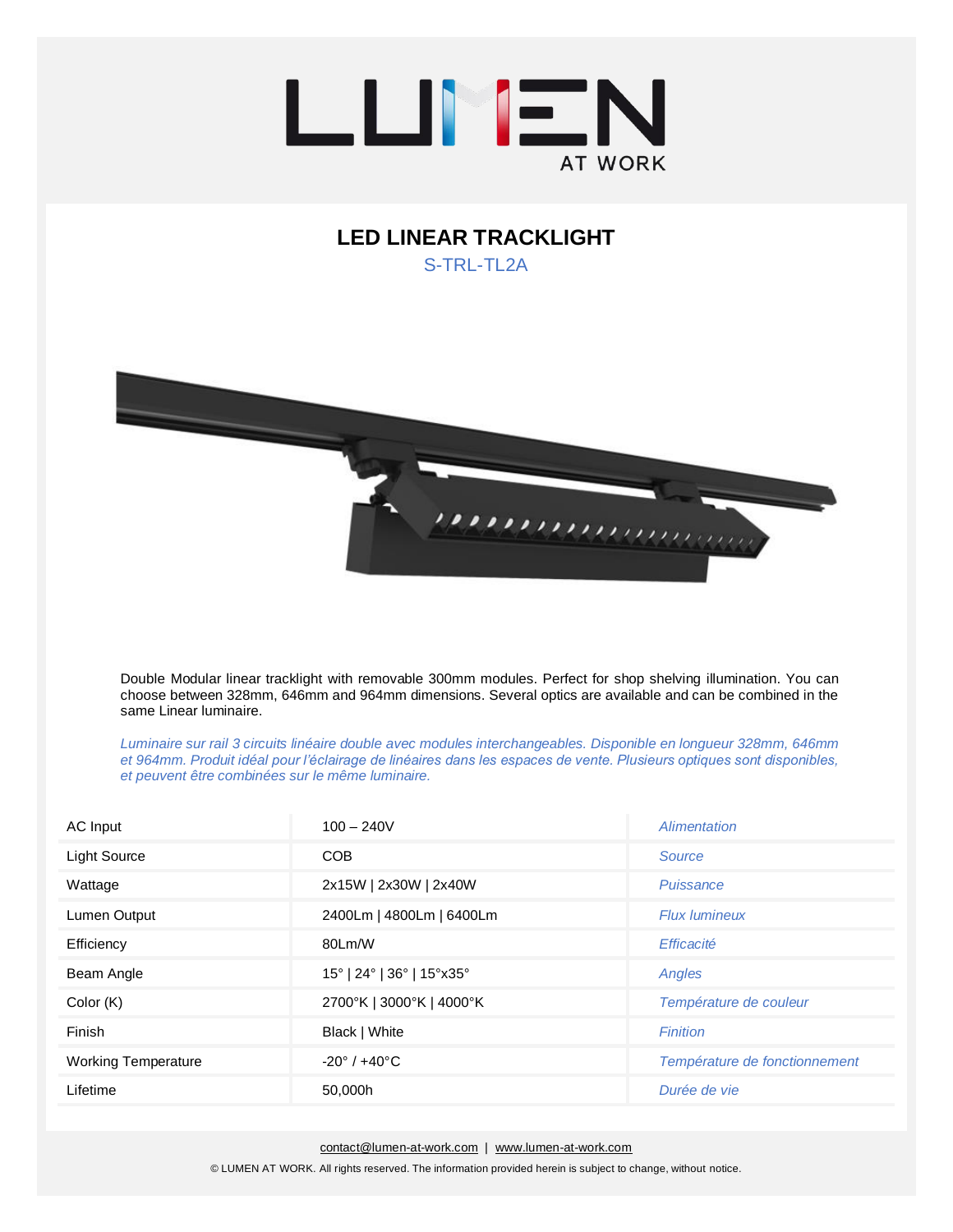

| Standard         | L80B10<br><b>Norme</b>       |                             |  |
|------------------|------------------------------|-----------------------------|--|
| Protection       | <b>IP20</b>                  | <i><u><b>Indice</b></u></i> |  |
| Dimming (Option) | DALI   1-10V   Phase Dimming | Contrôle (Option)           |  |
| Certification    | CE   ROHS<br>Certification   |                             |  |
| <b>CRI</b>       | 80                           | <b>IRC</b>                  |  |
| Safety Class     | ⊕                            | Classe de sécurité          |  |
| EN62471          | RG <sub>0</sub>              | EN62471                     |  |
| <b>SDCM</b>      | $\leq$ 3                     | <b>SDCM</b>                 |  |
| <b>UGR</b>       | $≤19$                        | <b>UGR</b>                  |  |

## **Dimensions** I *Dimensions*



| <b>Model</b> | Length (mm) | Width A (mm)     | Width B (mm)     | Height A (mm) | Height B (mm)    | Height C (mm) |
|--------------|-------------|------------------|------------------|---------------|------------------|---------------|
| 30W          | 328mm       | 37 <sub>mm</sub> | 37mm             | 72mm          | 97 <sub>mm</sub> | 155.60mm      |
| 60W          | 646mm       | 37 <sub>mm</sub> | 37mm             | 72mm          | 97 <sub>mm</sub> | 155.60mm      |
| 80W          | 964mm       | 37mm             | 37 <sub>mm</sub> | 72mm          | 97 <sub>mm</sub> | 155.60mm      |

[contact@lumen-at-work.com](mailto:contact@lumen-at-work.com) | [www.lumen-at-work.com](http://www.lumen-at-work.com/) © LUMEN AT WORK. All rights reserved. The information provided herein is subject to change, without notice.